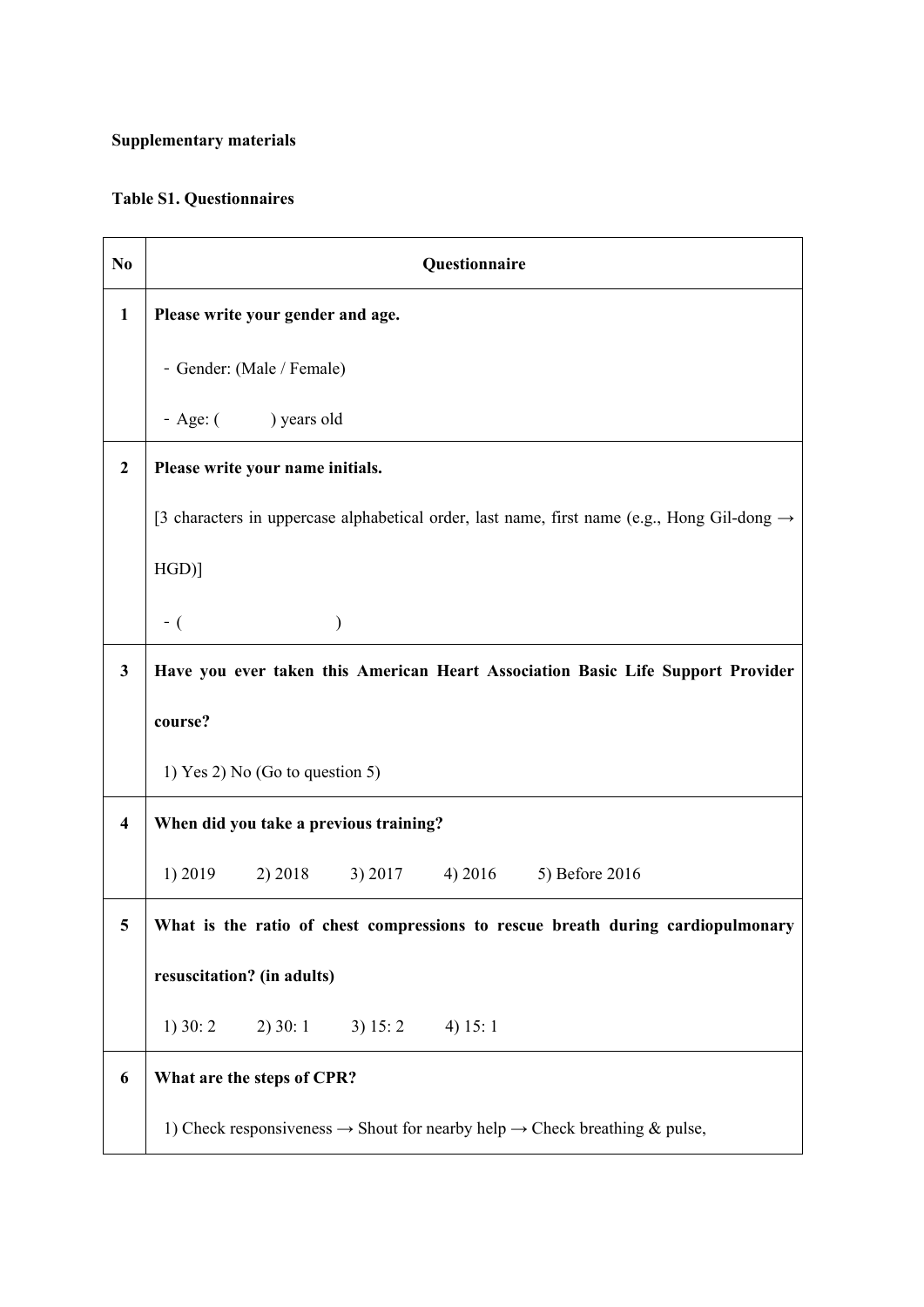|                | Activate the EMS system and obtain an AED $\rightarrow$ Provide chest compressions                   |
|----------------|------------------------------------------------------------------------------------------------------|
|                | 2) Shout for nearby help $\rightarrow$ Check responsiveness $\rightarrow$ Check breathing & pulse    |
|                | $\rightarrow$ Activate the EMS system and obtain an AED $\rightarrow$ Provide chest compression      |
|                | 3) Shout for nearby help $\rightarrow$ Activate the EMS system and obtain an AED $\rightarrow$ Check |
|                | responsiveness $\rightarrow$ Check breathing & pulse $\rightarrow$ Provide chest compressions        |
| $\overline{7}$ | Which is the right location for chest compression?                                                   |
|                | 1) In the middle of the chest between the nipples                                                    |
|                | 2) On the upper half of the sternum                                                                  |
|                | 3) On the lower half of the sternum                                                                  |
|                |                                                                                                      |

4) Central point of the sternum

## **8 What is the proper depth and speed of chest compression? (in adults)**

- 1) 50 mm or more, 100 times/minute or more
- 2) 50 mm or more, 100–120 times/minute
- 3) 50–60 mm, more than 100 times/minute
- 4) 50–60 mm, 100–120 times/minute
- **9 How do you manage the airway manually?**
	- 1) Raise the chin
	- 2) Turn the head sideways
	- 3) Support the neck with a pillow
	- 4) Tilt the head and chin

## **10 What is the sequence of using an AED?**